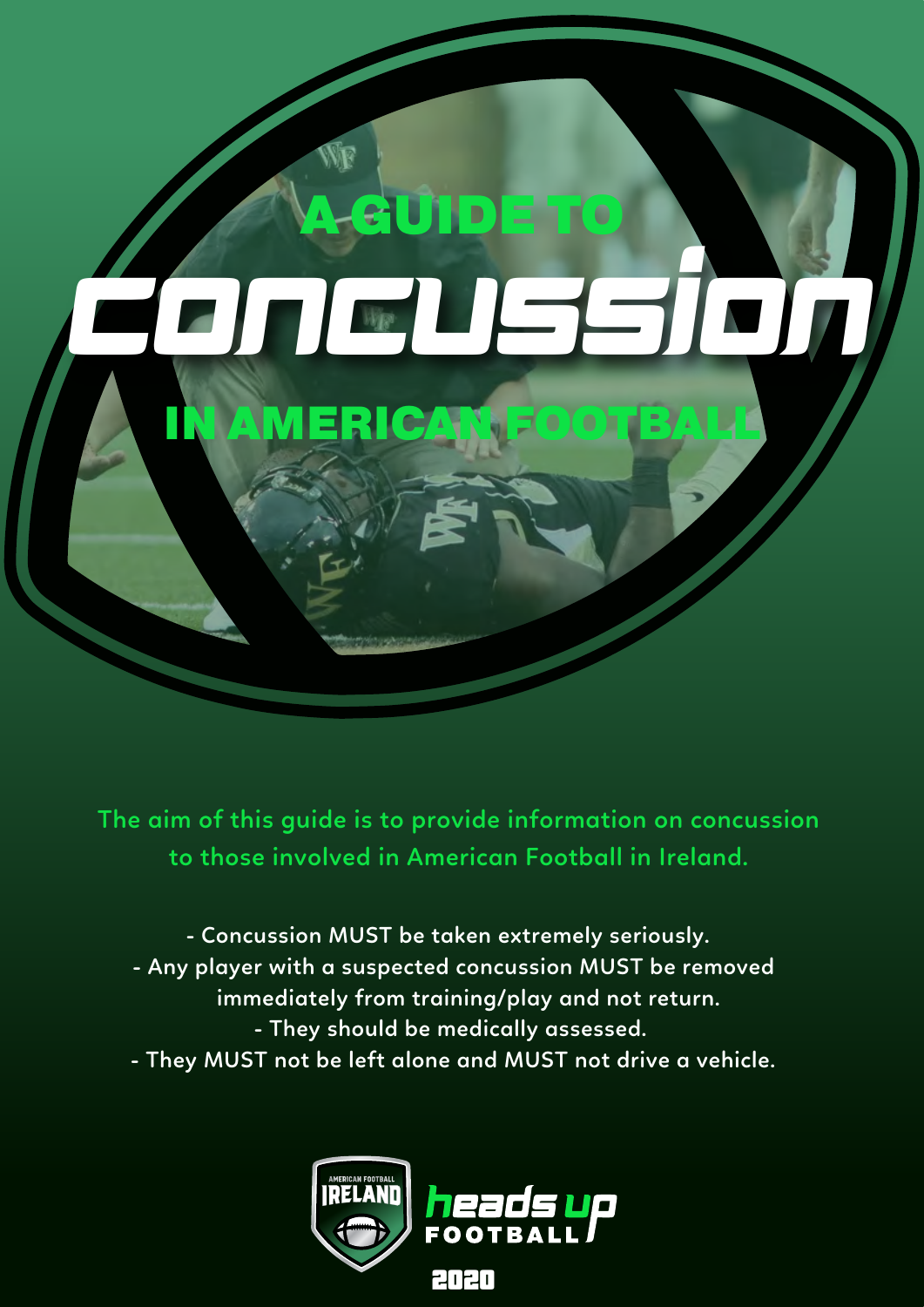### A GUIDE TO **Concussion** IN AMERICAN FOOTBALL



Ignoring the signs and symptoms of concussion may result in a more serious brain injury, a prolonged recovery period or in rare occasions, death.

The potential for serious and prolonged injury emphasises the need for comprehensive medical assessment and follow-up until the concussion has fully resolved.Returning to play before complete resolution of the concussion exposes the player to recurrent concussions that might take place with ever decreasing forces. Why MUST concussion be taken extremely seriously ?<br>
Ignoring the signs and symptoms of concussion may result in a more se<br>
recovery period or in rare occasions, death.<br>
The potential for serious and prolonged injury emphas

> Repeat concussions could mean that a player has to stop playing all contact sports earlier than expected and may have some potential to result in permanent neurological (brain) impairment.

**There is no such thing as a minor concussion or 'knock to the head'.**

#### **What is concussion?**

Sports related concussion is a traumatic brain injury that is caused by a driect force to the head or a force elsewhere in the body which is transmitted to the head. Concussion results in temporary impairment of brain function

#### **What causes concussion?**

Concussion can be caused by a blow to the head or from a whiplash type movement of the head and neck that can occur when a player is tackled or collides with another player or the ground. Immediately following a suspectedconcussion, the brain is susceptible to further significant damage of another impact.

**Therefore the player MUST be immediately removed from activity and MUST NOT return until they have completed the Graduated Return To Play (GRTP) protocol.**

#### **Concussion Facts:**

- You **DO NOT** have to lose consciouness to suffer from a concussion.
- The effects of concussion CANNOT BE SEEN on standard x-ray, CT scan or MRI.
- Concussion can occur in a **GAME OR AT TRAINING**.
- The onset of the effects of concussion MAY BE DELAYED for up to 24-48 hours.
- Most doctors would argue that the **PHYSICAL BENEFITS OF TAKING PART IN** contact sports outweigh the potential risks associated with sports related concussion.

# **RECOGNISE AND REMOVE**

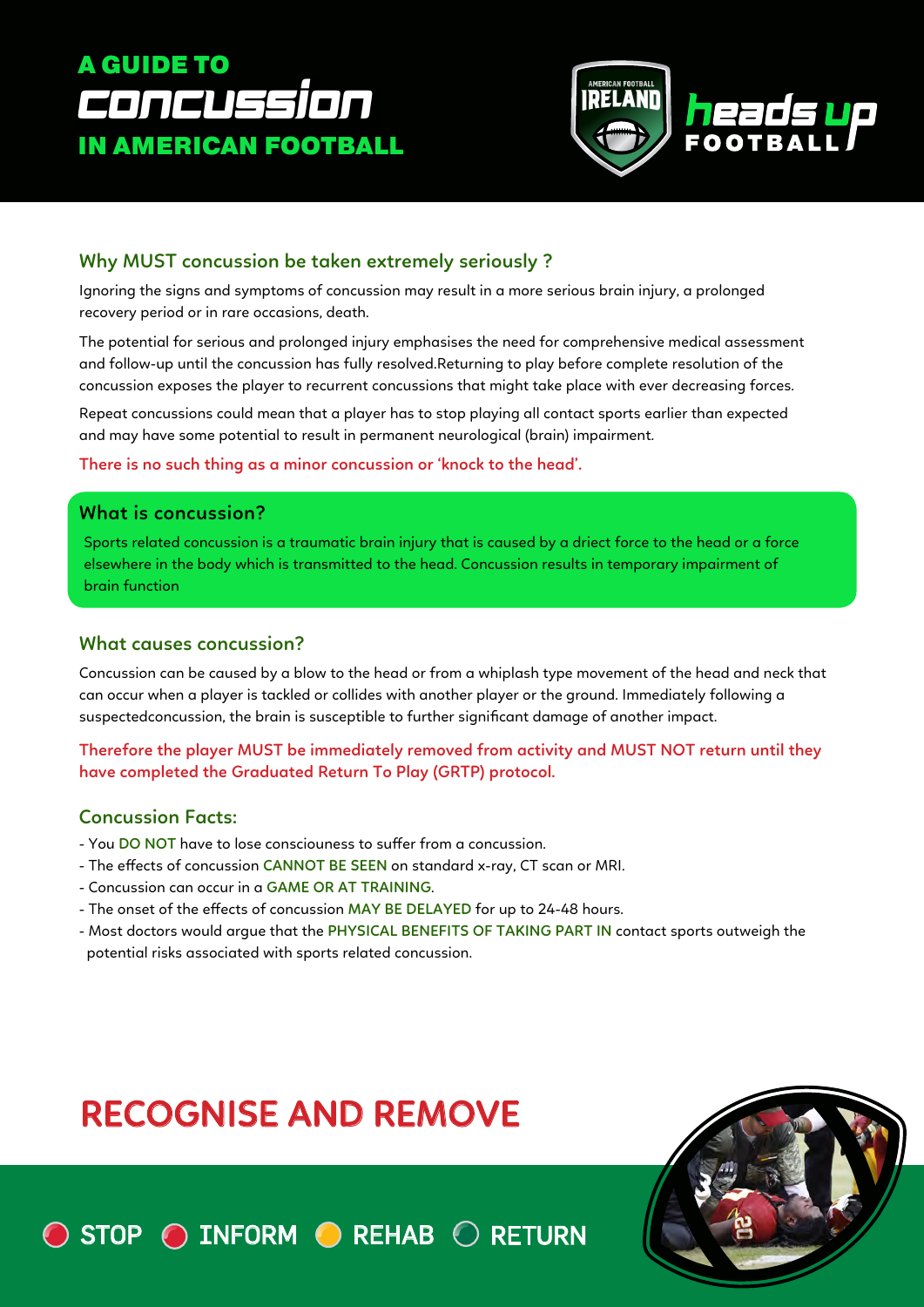### A GUIDE TO **CONCUSSION** IN AMERICAN FOOTBALL



#### **How to recognise a concussion**

| What you may see when the player is on the field:                                                               |                                                                                                                  | When you talk to the player they may be:                                                                                                                                                                       |                                                                       |  |
|-----------------------------------------------------------------------------------------------------------------|------------------------------------------------------------------------------------------------------------------|----------------------------------------------------------------------------------------------------------------------------------------------------------------------------------------------------------------|-----------------------------------------------------------------------|--|
| - Loss of consciousness /<br>Lying motionless on ground<br>- Grabbing / clutching head<br>- Slow to get up      | - Unsteady on feet<br>or falling over<br>- Seizure or convulsion                                                 | - Confused<br>- Disoriented<br>- NErvous / anxious / irritable                                                                                                                                                 | - More emotional / angry /<br>crying / sad<br>- 'just not themselves' |  |
| What the player may complain of:                                                                                |                                                                                                                  | Later on (at home or next day), player may complain                                                                                                                                                            |                                                                       |  |
| - Headache<br>- Dizziness<br>- Nausea (feeling sick)<br>or vomiting<br>- 'Pressure in head'<br>- Blurred vision | - 'Doesn't feel right'<br>- Confused or<br>can't remember<br>- Feeling like 'in a fog'<br>- Sensitivity to light | or you may notice<br>- Any of the above mentioned<br>- Trouble sleeping<br>- Trouble concentrating<br>- Drowsiness<br>- Feeling slowed down<br>- Fatigue of low energy<br>- Slowed reaction times<br>- Amnesia |                                                                       |  |

**The signs and symptoms of cconcussion usually start at the time of the injury but the onset of these may be delayed for up to 24-48 hours. Parents/Guardians, family members and friends should be aware of the signs and symptoms of a concussed player. If a player has ANY ONE of the signs and symptoms they MUST be immediately removed from atcivity and MUST NOT return until they have completed the Graduated Return To Play (GRTP) protocol**

#### **What to do if you suspect a concussion:**

**Recognise & Remove**

**If, at any point during a match or training, a player is concussed or has a suspected concussion, that player must be immediately and permanently removed from the field of play. This is known as 'recognise and remove'.**

- **The player MUST NOT be left alone A player with suspected concussion should be left in the care of a responsible adult who has been informed of the players suspected concussion.**
- **The player MUST NOT drive a vehicle**
- **The player MUST NOT consume alcohol**
- **The player should be medically assessed as soon as possible**
- **The player MUST NOT return to play before completing the Graduated Return to Play (GRTP) protocol**

**All concussion MUST be reported to the IAFA Commissioner as soon as possible (details found on the AFI website at www.americanfootball.ie/concussion**

# **RECOGNISE AND REMOVE**

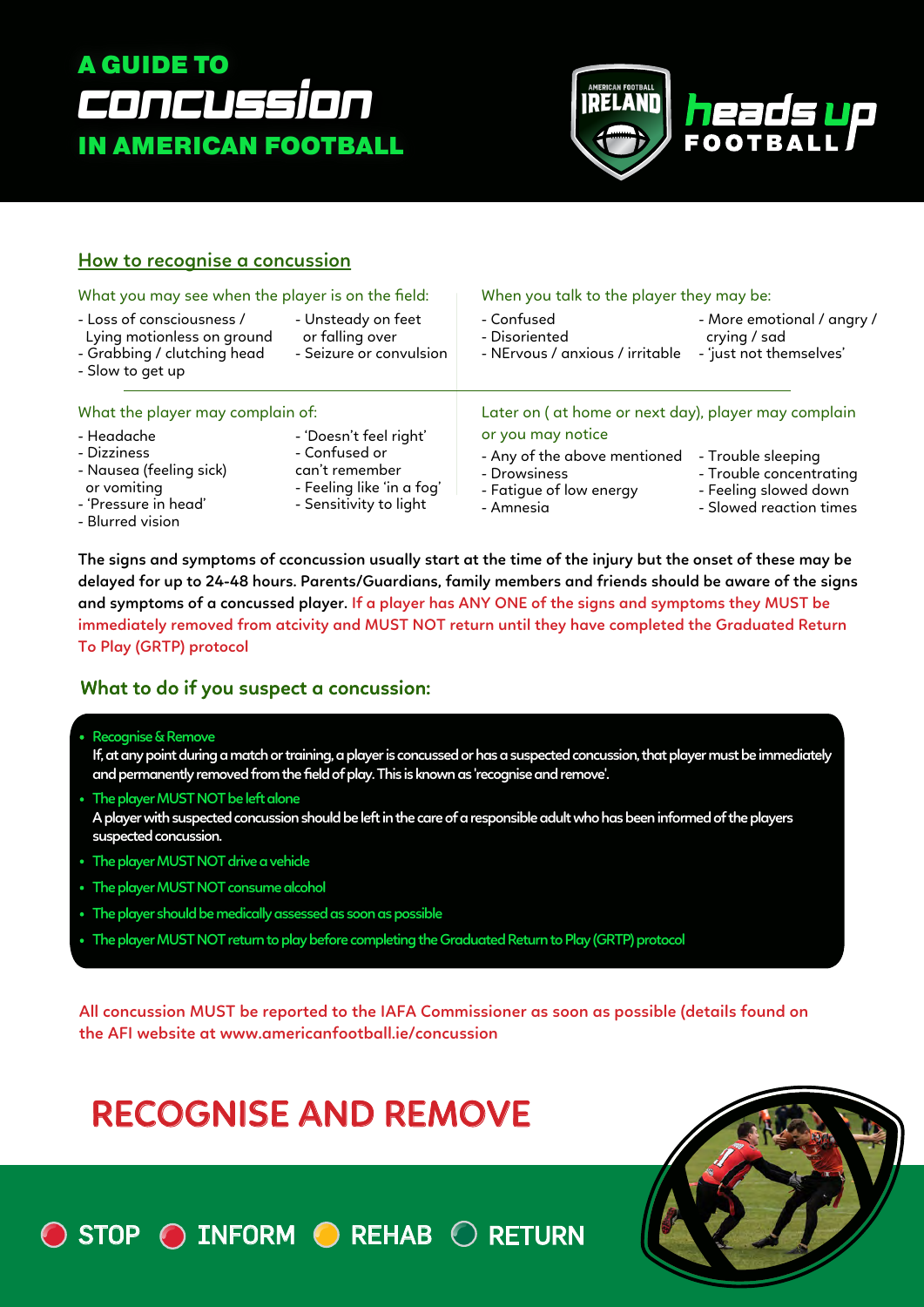### A GUIDE TO CONCUSSION IN AMERICAN FOOTBALL



#### **What the coach must do:**

- Safely remove player from field of play.
- Observe or assign responsible adult to monitor player.
- Ensure player gets home safely.
- Handover to responsible adult.
- If player is U18 contact parent
- or guardian to inform of injury.
- Ensure an AFI concussion
- report form is completed.
- Follow the AFI GRTP.

#### **What the player must do:**

- Stop playing / training if you feel you have a suspected concussion.
- Be honest with how you feel and report to coach or parent.
- Inform your school / work.
- Follow the AFI GRTP.
- Encourage a teammate to be honest and report symptoms if they have a suspected concussion.

#### **What the parent/ guardian or family member must do:**

- Ensure you have full details of the incident.
- Get player medically assessed.
- Monitor player for signs and symptoms of concussion for 48h.
- Encourage mental and physical rest for first 24h to 48h.
- Inform school/work/other sports of the suspected concussion. - Ensure player follows the AFI GRTP.

#### **Following suspected concussion or a concussion, how does the player return to play?**

**The player should avoid activities that require concentration or attention until symptoms have been absent for a minimum of 24 hours. Symptoms may be masked by medications such as headache tablets, anti-depressants and/or sleeping medication and caeine. The Graduated Return To Play (GRTP) of a player following a concussion should be undertaken on an individual basis with the full cooperation of the player.**

| <b>GRTP LENGTH</b> |                                       |             |                         |  |
|--------------------|---------------------------------------|-------------|-------------------------|--|
| <b>AGE GROUP</b>   | <b>MINIMUM REST PERIOD CONCUSSION</b> | <b>GRTP</b> | <b>MINIMUM TIME OUT</b> |  |
| $U16's - U20's*$   | 1-2 Days                              | 21 Days     | 23 Days                 |  |
| <b>ADULT</b>       | 1-2 Days                              | 19 Days     | 21 Days                 |  |

**\* under age (U16's - U20's) players playing adult American Football must follow age group guidelines**

#### **Players may not return to play until:**

- 1. Are symptoms free
- 2. Have completed the GRTP
- 3. Have sought medical clearance to return
- 4. Have returned to learn/work

**Clubs and teams should have the contact details and directions for a local doctor or emergency services listed on their noticeboard and provided to all coaches and/or parents.**

# **RECOGNISE AND REMOVE**

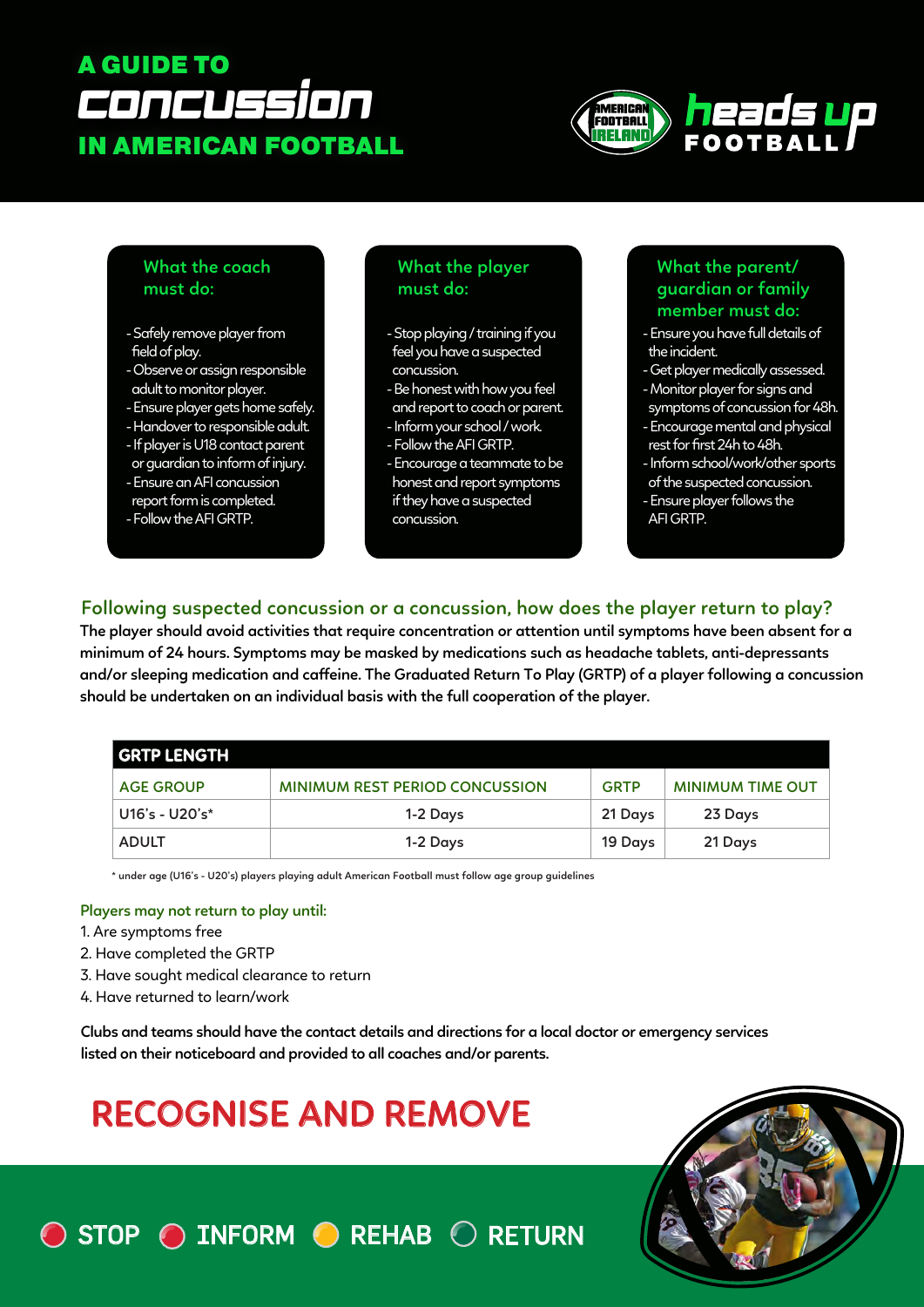### A GUIDE TO CONCUSSION IN AMERICAN FOOTBALL



| <b>ISSUE</b>                | <b>RESPONSE</b>                                                                                                                          |  |
|-----------------------------|------------------------------------------------------------------------------------------------------------------------------------------|--|
| <b>INJURY</b>               | Player assessed on pitch (visible clues and signs/symptoms)                                                                              |  |
| <b>SUSPECTED CONCUSSION</b> | Player MUST be immediately removed from activity and MUST NOT return                                                                     |  |
|                             | <b>RECOGNISE AND REMOVE</b>                                                                                                              |  |
| MANAGEMENT                  | Player referred to doctor or Emergency Department for diagnosis and<br>further assessment                                                |  |
| <b>RETURN TO PLAY</b>       | Player rests as per concussion guidelines on previous page and undertakes<br>Graduated Return To Play (GRTP) protocol as per below table |  |

Other players, parents, coaches and administrators should insist that the above guidelines are always followed and be vigilant for the return of symptoms, even if the GRTP protocol has been successfully completed. Please note that each stage in the GRTP protocol may take longer than the minimum period stated below. Players with concussion should not move to the next stage in the event that any symptoms are still present.

#### **Graduated Return To Play (GRTP) protocol**

| <b>STAGE</b>                                                   | <b>ACTIVITY &amp; AIM</b>                                                                                            | <b>ADULTS</b>                                                                     | $U16 - U20s$                                                                         |  |  |
|----------------------------------------------------------------|----------------------------------------------------------------------------------------------------------------------|-----------------------------------------------------------------------------------|--------------------------------------------------------------------------------------|--|--|
|                                                                | <b>REST</b>                                                                                                          | DAY 0                                                                             | DAY 0                                                                                |  |  |
| <b>STAGE</b>                                                   | Aim: Rest, ensuring no activity that brings on symptoms.                                                             | Day of injury                                                                     | Day of injury                                                                        |  |  |
| O                                                              |                                                                                                                      | <b>DAY 1-2</b>                                                                    | <b>DAY1-2</b>                                                                        |  |  |
| <b>STAGE</b><br><b>1A</b>                                      | <b>SYMPTOM LIMITED ACTIVITY</b><br>Aim: Gradual reintroduction of work/school activities without worsening symptoms. | <b>DAY</b><br>2 OR 3<br><b>UPTO</b><br><b>DAY</b><br>$5-6$                        | DAY<br>$2$ OR $3$<br><b>UP TO</b><br><b>DAY</b><br>$5 - 6$                           |  |  |
| <b>STAGE</b><br>1B                                             | <b>SYMPTOM LIMITED EXERCISE</b><br>Aim: Gradual reintroduction of work/school activities without worsening symptoms. | <b>DAY</b><br>$5-6$<br><b>Cat the</b><br>earliest)<br><b>UPTO</b><br><b>DAY14</b> | DAY<br>$5 - 6$<br><b><i><u>Cat the</u></i></b><br>earliest)<br>UP TO<br><b>DAY14</b> |  |  |
|                                                                | PLAYERS SHOULD NOT PROGRESS TO STAGE 2 IF THEY ARE STILL SYMPTOMATIC                                                 |                                                                                   |                                                                                      |  |  |
| <b>STAGE</b>                                                   | <b>INCREASED AEROBIC EXERCISE</b>                                                                                    | <b>DAY</b>                                                                        | <b>DAY</b>                                                                           |  |  |
| $\overline{a}$                                                 | Aim: Increase intensity and duration of exercise.                                                                    | 15                                                                                | $15 - 16$                                                                            |  |  |
| <b>STAGE</b>                                                   | <b>AMERICAN FOOTBALL SPECIFIC EXERCISE</b>                                                                           | <b>DAY</b>                                                                        | <b>DAY</b>                                                                           |  |  |
| з                                                              | Aim: Add movement and challenge coordination and balance.                                                            | 16                                                                                | $17-18$                                                                              |  |  |
| <b>STAGE</b>                                                   | <b>NON-CONTACT TRAINING DRILLS</b>                                                                                   | <b>DAY</b>                                                                        | <b>DAY</b>                                                                           |  |  |
| 4                                                              | Aim: Exercise that challenges coordination and requires increased concentration                                      | $17 - 18$                                                                         | $19 - 20$                                                                            |  |  |
| MEDICAL CLEARANCE SHOULD BE SOUGHT BEFORE ADVANCING TO STAGE 5 |                                                                                                                      |                                                                                   |                                                                                      |  |  |
| <b>STAGE</b>                                                   | <b>FULL CONTACT PRACTICE</b>                                                                                         | <b>DAY</b>                                                                        | DAY                                                                                  |  |  |
| 5                                                              | Aim: Restore confidence and assess functional skills by coaching staff.                                              | $19 - 20$                                                                         | $21 - 22$                                                                            |  |  |
| <b>STAGE</b>                                                   | <b>NORMAL GAME PLAY</b>                                                                                              | <b>DAY</b>                                                                        | <b>DAY</b>                                                                           |  |  |
| 6                                                              |                                                                                                                      | 21                                                                                | 23                                                                                   |  |  |

## **RECOGNISE AND REMOVE**